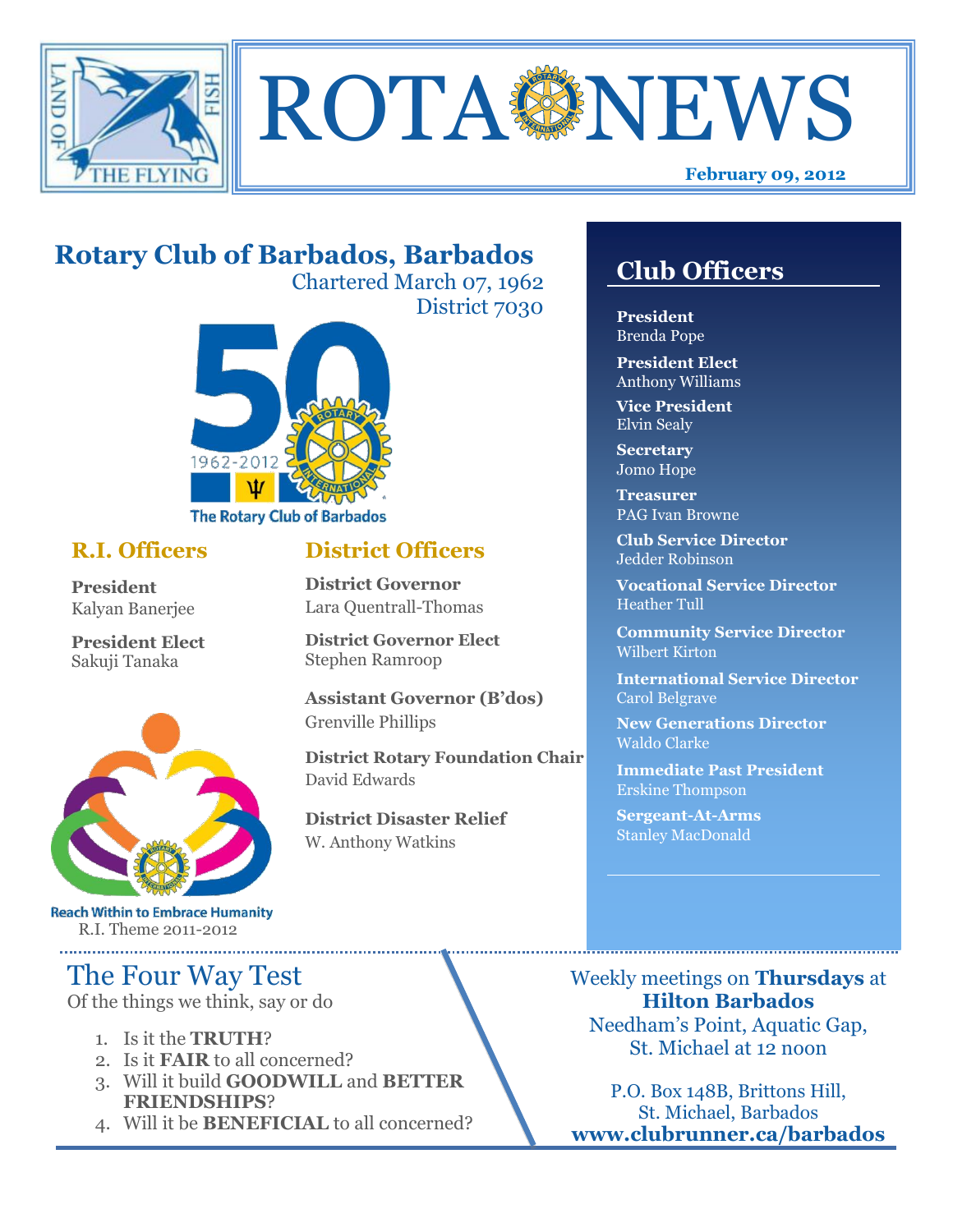### **Barbados Coalition of Service Industries**



*Rtn. Lisa Cummins, Executive Director BCSI*

Special thanks to Rotarian Lisa Cummins who was our feature speaker at last club meeting held Thursday, February 02, 2012 for her informative session on the mandate of the Barbados Coalition of Service Industries.

Lisa is the recently appointed Executive Director of the Barbados Coalition of Service Industries Inc. Established in 2004 following a CARICOM initiative, the BCSI is mandated to foster the international competitiveness of Barbados' services sector, promote services exports and support the domestic services sector to develop the highest industry standards.

"Every Rotarian Every Year" status as at January 31, 2012





#### **REMINDER**

Next Saturday February 18, 2012 is the  $50<sup>th</sup>$  anniversary event being organized by the partners in service at the Plantation Garden Theatre. In that regard, all Rotarians who have not yet paid their donations are asked to come on Thursday prepared to pay via cheque made payable to **"Grace Durant for Partners In Service".**

#### **IMPORTANT NOTICE**

#### **Information for Club Bulletin**

Fellow Rotarians,

Please be reminded to send photos, articles or any other information to be included in the bulletin immediately after the weekly club meeting to Rotarian Kim Tudor at [ktudor@nisebarbados.org.](mailto:ktudor@nisebarbados.org)

*For a User Name that's easy to* 

*your email address?* 

*It's becoming the industry standard for sign in protocols. But, whatever you choose, please sign in and update your profile.*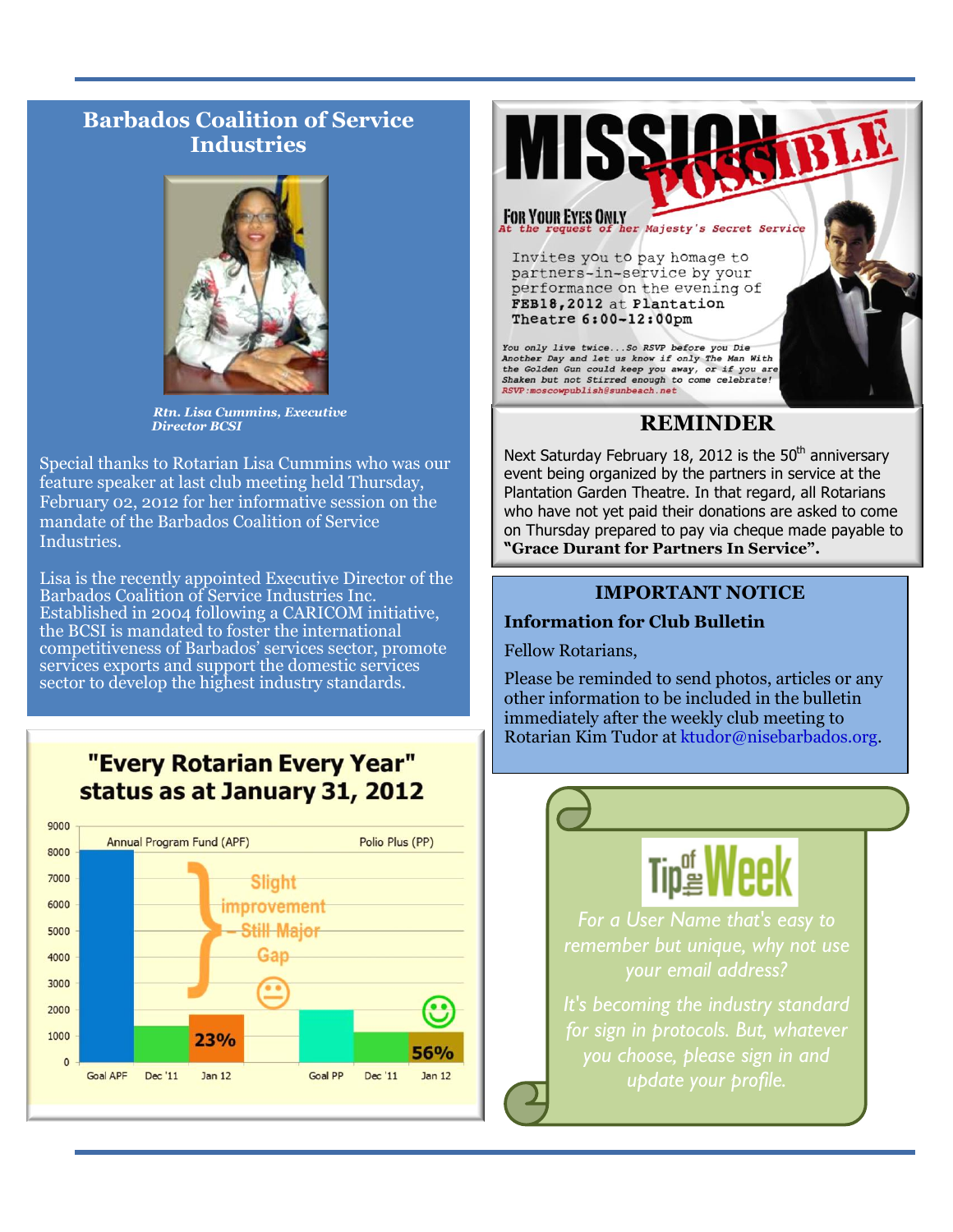

## **FEBRUARY - WORLD UNDERSTANDING MONTH**

On 23 February 1905, Chicago attorney Paul Harris started the Rotary Club of Chicago, the beginning of the world's first service-club organization, Rotary International.

Today, in more than 200 countries and geographical areas, more than 1.2 million men and women in nearly 33,000 Rotary clubs carry out the ideal of Service Above Self. Since RI's beginning, Rotarians everywhere have celebrated Rotary's anniversary on 23 February, also known as World Understanding and Peace Day.

World Understanding and Peace can be promoted through the Rotary Youth Exchange, Group Study Exchanges, Rotary Friendship Exchanges, Ambassadorial Scholarships, World Peace Scholarships, International Conventions, and more.

#### **"On the Lighter Side"**



"CASE DISMISSED - I JUST REACHED RETIREMENT AGE!"

#### **ROTARY CELEBRATES INDIA'S FIRST POLIO-FREE YEAR**

Rotary club members worldwide are cautiously celebrating a major milestone in the global effort to eradicate polio. India, until recently an epicenter of the wild poliovirus, has gone one year without recording a new case of the crippling, sometimes fatal, disease.



Rotarians and state government leaders in Jaipur, Rajasthan, India, vaccinate children against polio during a National Immunization Day in 2011. *Photo courtesy of the India PolioPlus Committee* 

India's last reported case was a two-year-old girl in West Bengal State on 13 January 2011. The country recorded 42 cases in 2010, and 741 in 2009.

A chief factor in India's success has been the widespread use of the bivalent oral polio vaccine, which is effective against both remaining types of the poliovirus. Another has been rigorous monitoring, which has helped reduce the number of children missed by health workers during National Immunization Days to less than 1 percent, according to the World Health Organization (WHO).

Rotary has been a spearheading partner in the [Global Polio](http://www.polioeradication.org/)  [Eradication Initiative](http://www.polioeradication.org/) since 1988, along with WHO, UNICEF, and the U.S. Centers for Disease Control and Prevention. The Bill & Melinda Gates Foundation is also a key supporter of the initiative.

Sporting their signature yellow vests and caps, the nearly 119,000 Rotarians in India have helped administer vaccine to children, organize free health camps and polio awareness rallies, and distribute banners, caps, comic books, and other items.

"The achievement of a polio-free India for a full year is a significant step towards a polio-free world -- an example as to what can be accomplished no matter what problems need to be overcome," says Robert S. Scott, chair of Rotary's International PolioPlus Committee. "Rotarians of India are and should be proud of the key efforts they have made at all levels, without which the world would not be marking this milestone."

If all ongoing testing for polio cases recorded through 13 January continues to yield negative results, WHO will declare that India has interrupted transmission of indigenous wild poliovirus, laying the groundwork for its removal from the polio-endemic countries list.